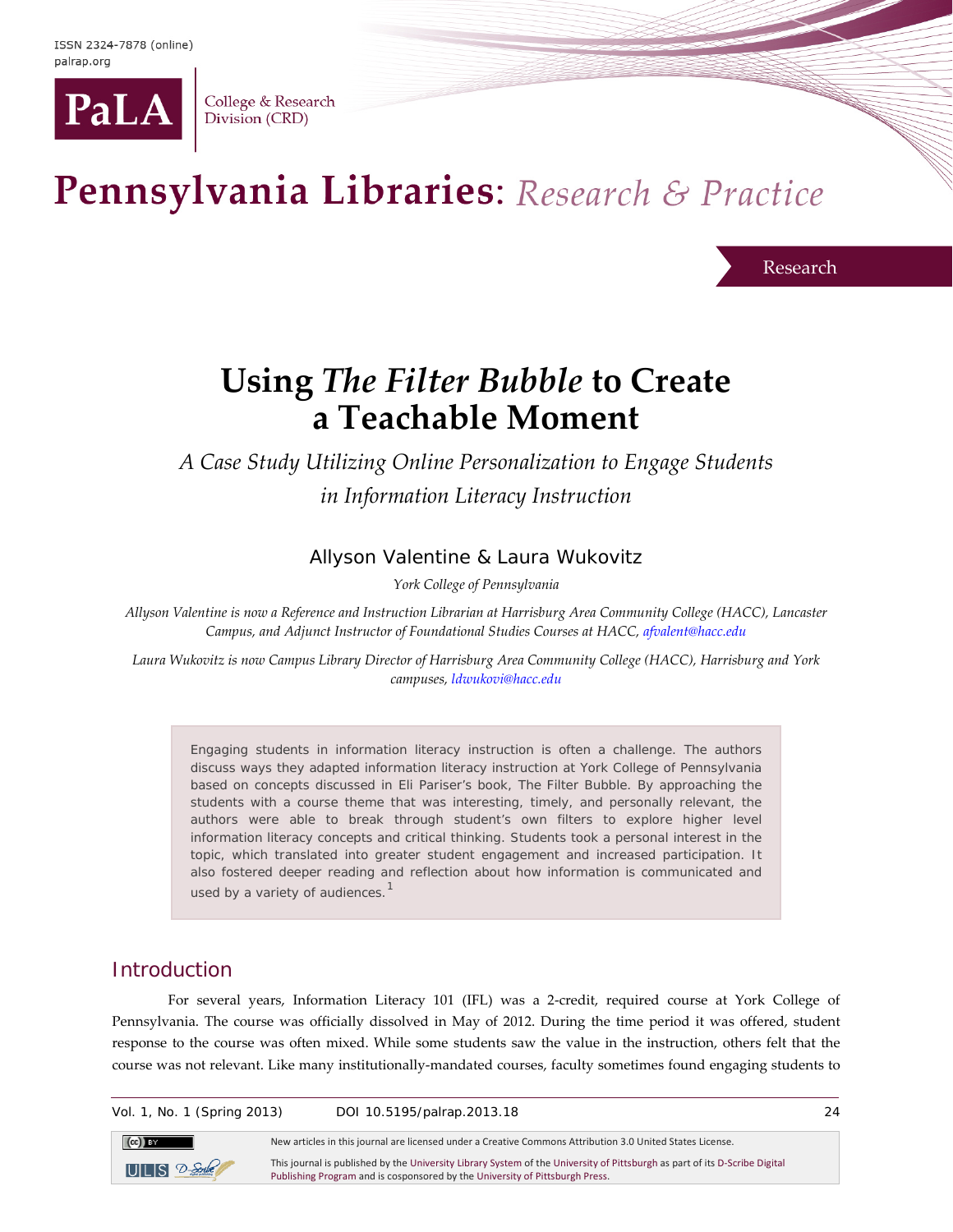be difficult. In the spring of 2012, the authors made a radical shift in their curriculum, hoping to improve the level of student engagement and participation within their classes.

In previous semesters, the authors had based their instruction on the course's electronic text [\(library.ycp.edu/ifl\)](http://library.ycp.edu/ifl), integrated with supplementary materials within the course-management system. In the fall 2011 semester, one of those supplementary items was a *TED Talk* video, "Beware Online Filter Bubbles," with Eli Pariser (2011a). The video was used as a springboard to prompt in-class discussion about bias and its effects. Based on student responses to the video and their expressed interest in the topic of online personalization, we decided to try using this concept as the theme for the entire class. Pariser's book, *The Filter Bubble* (2011b), was chosen as a required textbook for our sections of the course.

In *The Filter Bubble,* Pariser explains that materials perceived as relevant are allowed past the filter; messages perceived as irrelevant are filtered out, not just by Google & Facebook, but by our human brains as well (Pariser, 2011b). In order for instruction to be truly effective, we have to penetrate our students' filters, convincingly demonstrating that strong information literacy skills are relevant to their daily lives. Pariser's book served as an anchor for course content, allowing us to connect our exploration of information literacy skills, tools, and methods back to a larger theme—a theme that students were readily interested in because they have experienced "the filter bubble" themselves.

The goal of this article is to present a novel way to teach information literacy skills by using the concept of online personalization as a starting point for research and reflection on the nature of information, how information is communicated, and how it is used. The chief benefit of this approach is that it addresses one of the major challenges facing any teaching librarian who steps into a classroom: convincing students that the material being taught is relevant to their lives. It also offers the librarian a starting point for teaching a variety of other concepts, including (but certainly not limited to) evaluating information, researching current events, and information ethics.

#### Literature Review

As many authors have discussed, traditional information literacy instruction can often be challenging for both students and instructional librarians (Drabinski, 2011; Piper & Tag, 2011; Spence, 2004). One widespread difficulty is presenting materials in effective ways that promote student interest and engagement. Piper and Tag (2011) explain that "there has been a growing disconnect between the instructor experience and the student experience," especially in terms of motivation (p. 322). Whilst librarians see the value in information literacy instruction, students often enter instruction sessions expecting the sessions to be "dry, boring, and easy" (Piper & Tag, 2011, p. 322; Spence, 2004). For a variety of reasons, librarians struggle to create classes that are "creative" and "compelling" to students; instruction is often taught using texts and materials that, while informative, do not capture student interest (Piper & Tag, 2011, p. 319).

Our own experience bears this out. Despite consistently high ratings regarding the instructor's performance, in course evaluations during the fall 2009 and 2010 semesters, only about 50% of students rated the course to be of overall value to them. As a result of constant efforts to enhance instructional methods and course materials, by the spring 2010 semester, the number of students rating the course to be of overall value had risen to 64.7%. Of the students who did not rate the course to be of overall value, several students used the comments box to clarify that it was "the subject itself, not the instructor" they were taking issue with. One of the most telling comments was that the instructor does "as best she could with the information being taught. I like how she got outside sources of things we covered in class to make the comparison." Piper and Tag (2011) do concede that many librarians attempt to include active learning in their information literacy instruction, but they stress that "without a thematic content that provides intellectual challenge, these efforts do not solve the issue of student engagement" (p. 323).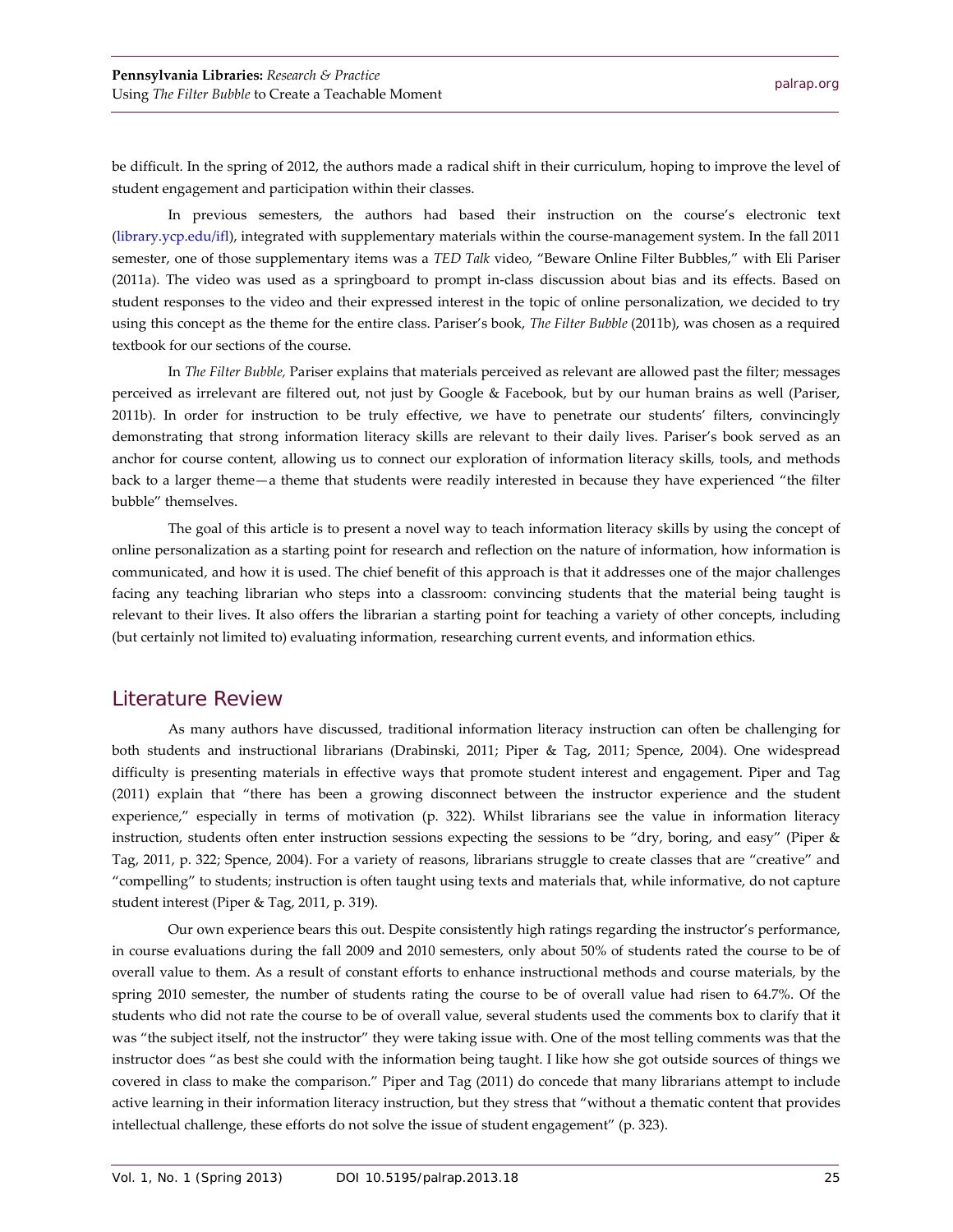The challenges librarians face due to time restraints have also been heavily explored in the literature. Library instruction outside of a credit-information-literacy-course-environment often focuses on tools and mechanics rather than activities which stimulate higher order thinking (Stevens & Campbell, 2008). Detmering and Johnson (2011) argue that "we typically find ourselves addressing practical concerns related to finding sources or using databases, rather than teaching students to think more critically about information and the information-seeking process as a whole" (p. 103). These time restraints often prevent us from working with students to "conceptualize research in a larger sense, as a process of critical thinking" (Detmering & Johnson, 2011, p. 103). Drabinski (2011) emphasizes that library instruction often is taught "akairotically"—at the "wrong time, in the wrong context" and with the wrong pedagogy (p. 82). Jacobson and Mark (2000) also worry about this, arguing "if students do not immediately apply their information literacy skills to a content-based course assignment, they tend not to recognize the relevance of such skills to other courses" (p. 261). This can lead to challenges when we want students to retain the skills we teach and transfer those skills beyond a single instruction session.

One of the stumbling blocks for many students is that information literacy skills often have no context, thus no personal relevance or value for them. Barry (2011) discusses the importance of creating a "real-world" experience for students engaged in research. Leibiger (2011) points out that the traditional information literacy assignments and instruction do not promote "natural learning." The generic research paper assignment often "provides no context or justification for the writing of the paper beyond the fulfilling of a course requirement" (Leibiger, 2011, p. 201). Thus students see the assignment and time spent in the library as simply something needed "to attain a certain grade, pass a certain course, or move beyond a certain semester in a student's academic career" (Leibiger, 2011, p. 201). Since there is no real-life relevance for the student to assign a personal value to, the experience becomes in essence a "'numbers game' for both the student and the librarian," where each are simply working to locate the number of specified resources appropriate for the assignment (Leibiger, 2011, p. 201). As Chen and Lin (2011) point out, the role of librarians and their approach to information literacy is constantly changing and we must adapt our roles in regard to students, faculty, and institutions in order to provide "appropriate learning experiences" (p. 408).

Another struggle for librarians is finding ways to break through the grab-n-go information habits of students. Leibiger (2011) refers to these habits as "googlitis" and describes it as "an over reliance on simplistic search techniques using Internet search engines and the extension of these poor searching skills to the use of library resources" (p. 188). Badke (2010) argues in his article, "How stupid is Google making us?", that students do not take the time to choose the best results but "rather choose the 'good enough' of picking from the first few results" (p. 51). There may be a reason why students exhibit some of this behavior when they are doing online research. As Badke (2010) and others have demonstrated, constant exposure to the digital environment has an effect on how the brain processes information. Small and Vorgan (2008) have dubbed this effect "the iBrain." In their investigations, Small and Vorgan (2008) used MRI scans to map the active areas of the brain during Internet usage. In comparing the brain function of novice Internet users with "digital natives," the MRI images revealed that "the computer-savvy subjects used a specific network in the left front part of the brain, known as the dorsolateral prefrontal cortex. The Internetnaive subjects showed minimal, if any, activation in this region" (Brain Changes, para. 1). The dorsolateral prefrontal cortex plays an important role in our brains; it is used for quickly processing complex information and decisionmaking in the working, or short term, memory areas of the brain (Small & Vorgan, 2008).

When comparing the two sets of subjects, they found visible changes in the novice Internet user's brain after only five hours of Internet use. They posit that these brain changes in response to Internet stimuli actually lead to enhanced cognitive abilities, such as better attention to visual stimuli and faster decision-making. Specifically,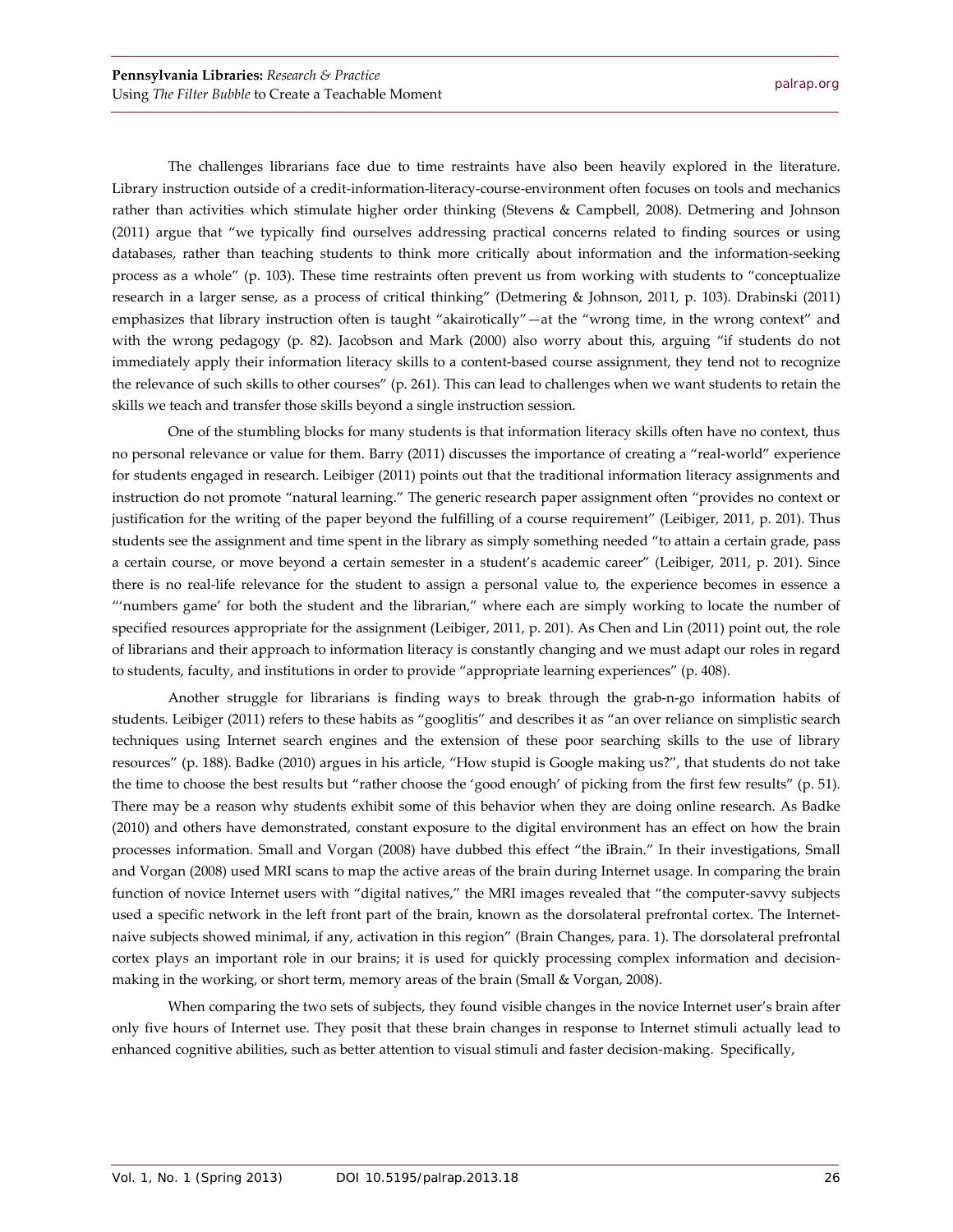We develop a better ability to sift through large amounts of information rapidly and decide what's important and what isn't—our mental filters basically learn how to shift into overdrive. In this way, we are able to cope with the massive amounts of data appearing and disappearing on our mental screens from moment to moment (Small & Vorgan, 2008, The New, Improved Brain?, para. 1).

Although it may be a perfectly natural way to deal with the onslaught of information online, the problem with this adaptive response on the part of our brains is that it can get in the way of thoughtful, reflective decisionmaking. The "iBrain" behavior essentially amounts to rapid filtering out of less-relevant content using almost exclusively short-term memory. By contrast, when engaged in deep reading, it is the long-term memory areas of the brain which are active (Small & Vorgan, 2008). The less we use these deep-thinking neural pathways, the weaker those neural connections are likely to become. Flitting from link to link across the Internet can place stress on our brains, diminish our ability to read deeply, and have serious implications for developing strong information literacy skills. After all, it is the deep reading and the careful consideration of an author's arguments and evidence that lead to high-quality research projects.

One of the authors' goals when choosing an actual book as a text for the class was an instinctive desire to counter this grab-n-go approach to information. We hoped to encourage students to engage in sustained efforts at deeper levels of thinking and reading. Plus, as Badke (2010) states, "there is a special pleasure that can come from following a well-reasoned argument in a physical book" (p. 53).

Jacobs and Berg (2011) discuss the idea of "critical information literacy" as moving past simply locating and evaluating sources to developing a deeper level of critical reflection. Jacobs and Berg (2011), describe "critical information literacy" as "an attempt to help students see that information questions are deeply embedded within cultural, social, political, and economic contexts" (p. 389). A key point in this concept is making the instruction student-centered. Rather than librarians "depositing knowledge," students become "critical co-investigators in the problem-posing education of information literacy" (Jacobs & Berg, 2011, p. 390). Spence (2004) stresses that in order for students to learn, they must "make changes in the generalized patterns that make up their knowledge of the world" (p. 489).

#### Using *The Filter Bubble* in the Classroom

It was precisely these challenges that pushed the authors towards a radical shift in the information literacy course at York College. While in the past we explored a variety of hands-on activities, ways to insert humor in our instruction, and focused on current events in an attempt to improve student engagement, this was the first time the authors approached the course with a consistent theme. We chose *The Filter Bubble*, by Eli Pariser as the required text for the course, opting for a "textbook" that isn't a textbook at all. *The Filter Bubble* is a book that is equally at home on a leisure reading shelf, a computer science library, or in a media studies collection. Written for a general audience, but containing a significant amount of research, it makes an excellent introduction to the concepts of web personalization and its implications for society. Rather than ask students to read about (or lecture to them about) information formats and retrieval tools, we asked them to read, discuss, and investigate one of their favorite tools: the Internet.

In his book, *The Filter Bubble*, Eli Pariser explores the personalization of information online. Nearly all major websites, from Google to *The New York Times*, use at least some personalization to drive the content displayed for a particular user, and what is deemed "relevant" to one visitor may not appear at all for another. When asked in an interview how much Google really knows about us, Pariser explains: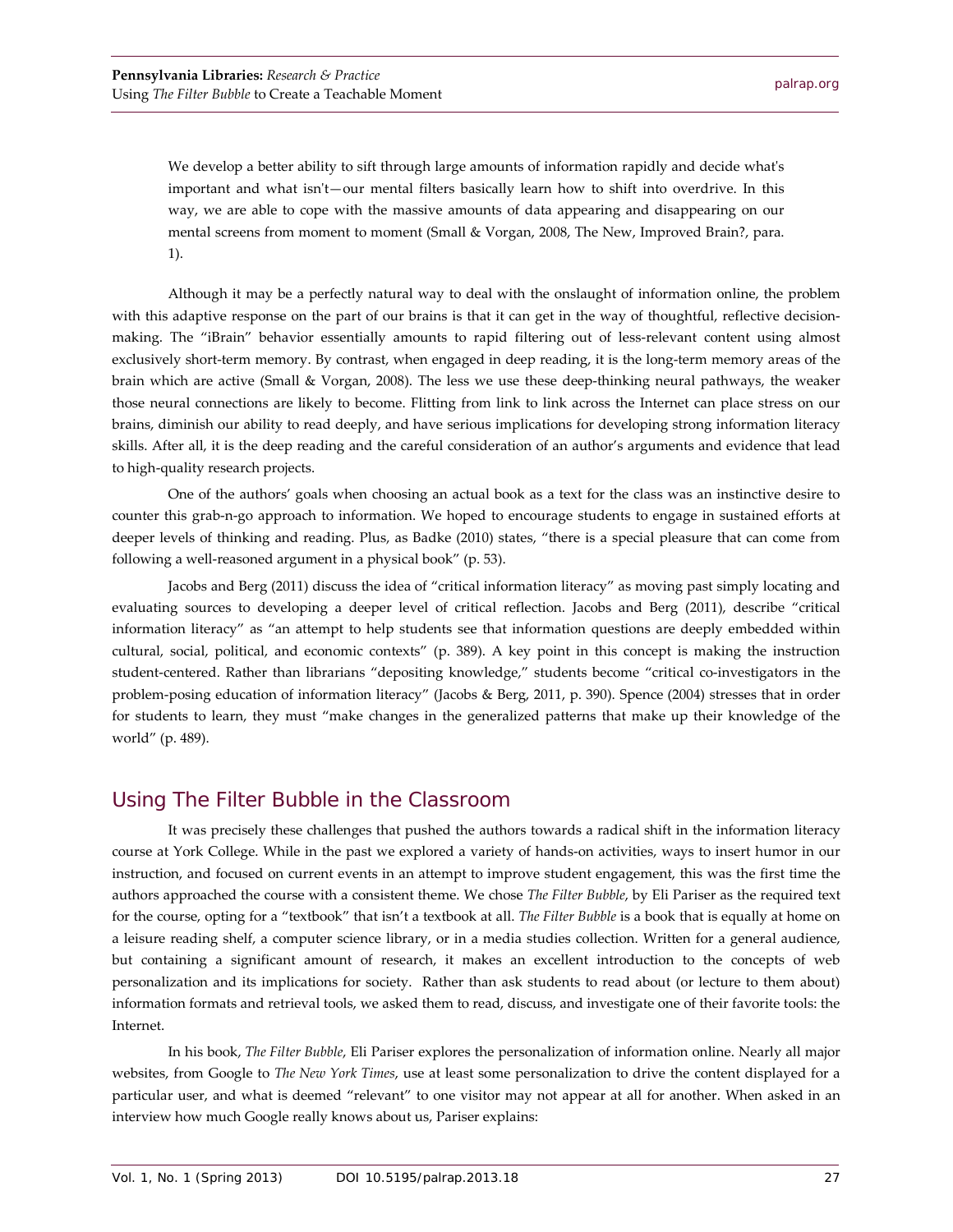It knows everything I've searched for in the last few years, and probably how long I lingered between searching for something and clicking the link. There are 57 signals that Google tracks about each user, one engineer told me, even if you're not logged in. (Popova, n.d., "How much does Google really know about us," para. 7)

The result of this personalization, Pariser argues, is that each of us is surrounded by a unique collection of information online—our "filter bubble"—and the curators of that collection are mathematical algorithms that do not necessarily have our best interests at heart (Pariser, 2011b). Pariser (2011b) points out three dynamics of the "filter bubble" which make online filtering potentially damaging: users are "alone" in their "filter bubble," it is invisible, and users do not choose to enter the bubble themselves. When you combine short-circuiting of reflective thinking processes—the iBrain effect—with the personalization of web search results, there is a very real potential for getting stuck in what Pariser terms "The You Loop"—stuck inside your own self-reinforcing point of view, with little that is truly new or outside of your interests (p. 109). This goes to the very core of information literacy: without exposure or access to information and ideas, our decision-making process is hamstrung. Solutions to problems may lay just out of sight—existing, but inaccessible, like a misshelved book.

In our classes, there was no use denying that the Internet was typically our students' first choice for information retrieval. We realized that like most students, they tend to view the internet as a "fast and reliable answer provider" (Chen & Lin, 2011, p. 406). Rather than fighting this concept, we decided to use ideas in Eli Pariser's *The Filter Bubble* to allow our students to explore the web more fully. Together we became, as Jacobs and Berg (2011) would describe, "critical co-investigators" (p. 390). We did not prevent our students from using Google. Rather, we tried to allow them to learn and decide for themselves the limitations of web searching in the context of personalization. As Leibiger (2011) points out, "the answer to the problem of Googlitis in higher education is not to forbid the use of Google by students" (p. 211). After learning about personalization and seeing first hand in their own lives how this was affecting their access to information, students were not only able to recognize the limitations of web searching, they also were passionate about it.

Students were asked to keep a reflective journal online as they read the book. Their journal comments revealed significant cognitive, and even emotional, engagement with the material. Many students acknowledged the importance of learning about the issue and drew connections with their own experience or related it to another class. A few students were downright offended to discover that a mathematical algorithm was making decisions on their behalf without their knowledge. Interestingly, not all students view online personalization as a problem. However, even those students who felt that online personalization is an inevitable and useful adaptation to the growth of information online were, by and large, still interested in how it works.

# Valuing Viewpoints

One of the easiest ways we were able to make the material immediately relevant to our students was by bringing in Facebook as an example of web personalization. Since almost all of our students had Facebook accounts and most checked those accounts several times daily, explaining how Facebook personalizes their newsfeed was something our students could quickly understand and explore for themselves. Pariser (2011b) explains how Facebook filters through your friends using "EdgeRank," an algorithm that mathematically ranks your Facebook news feed based on your relationship with the person the post is coming from, the type of content they are posting, and the timeliness of the event. The results of this ranking can mean that friends whose opinions and ideas you value, but perhaps do not click on as frequently, may be deemed less "relevant" and disappear from your news feed. In fact, Pariser (2011b) explains, the disappearance of his politically conservative friends from his Facebook feed was one of the catalysts that led to the writing of the book.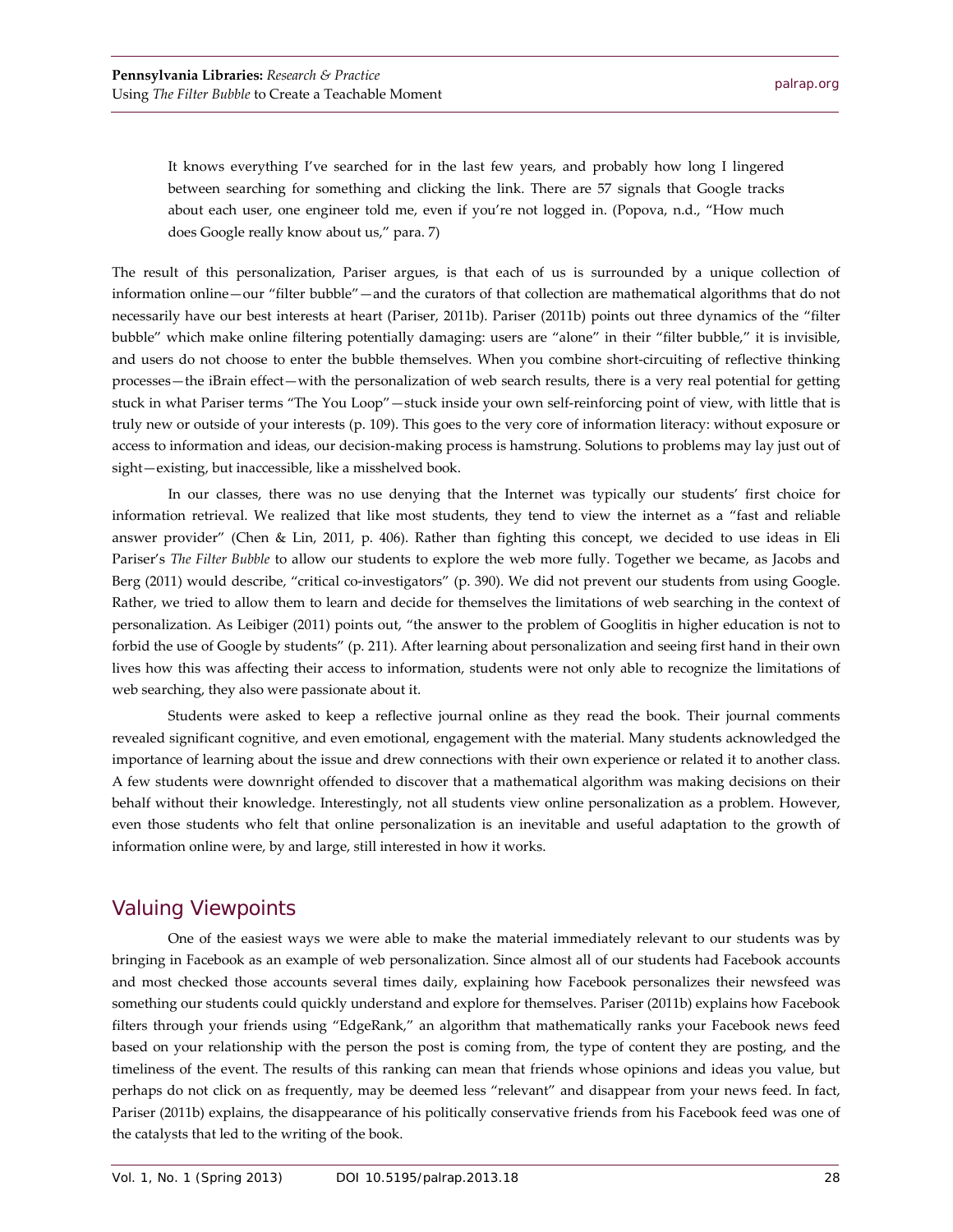This was the first real breakthrough that we had with our students. In the past, having both sides of a perspective might have only been viewed as part of a requirement for an argumentative paper assignment. Realizing that Facebook was deciding to hide status updates of friends who did not share the same viewpoints as the students' was a big deal. Students could immediately relate to it. They knew they had friends who never showed up in their news feed, and they did not like that they were not in control of it. Suddenly, it was the students who were arguing to *us* the merits of reading what someone has to say even if it does not fit exactly in line with their viewpoints. Students even included in their end-of-the-course reflection statements such as "I firmly believe that to make an educated decision about anything a person needs to consider both sides of an issue." After students learned about Facebook personalization we were easily able to enter into a discussion as a class about bias.

## Confirmation Bias and Cognitive Dissonance

In chapter three of *The Filter Bubble*, Pariser (2011b) describes the concept of confirmation bias as "a tendency to believe things that reinforce our existing views, to see what we want to see" (p. 86). Pariser explains in an interview that the "filter bubble" is a "comfortable place," a place filled with things we like and those things "that most compel you to click," but he also argues that the things we are compelled to impulsively click on such as "sex, gossip, things that are highly personally relevant" do not equal the "set of things we need to know" (Popava, n.d., "What, exactly, is 'the filter bubble'?," para. 3). Furthermore if we are only ever being exposed to things that reaffirm our belief system and make us comfortable, we are not able to really educate ourselves or engage in civil discourse. With Facebook as a starting point it was much easier for students to grasp this idea.

Learning theories tell us that development occurs when the mind is forced to change in response to new information which does not fit into its existing thought patterns. It is this cognitive dissonance or friction which acts as a catalyst for learning, as the mind must reorder and reorganize what is "known." Phelps (1990) posits a model of the mind based on Piagetian learning. New information is either processed by assimilation into the mind's existing thought structures, or the mind accommodates the new information by revolutionary changes in thought structure. This process is a balancing act, as the mind strives to create order and patterns. Phelps (1990) also tells us that

...development itself incorporates a negative principle in that its impulse to order must be constantly defeated if growth is to occur. The internal principle for change is disequilibrium. In order to be flexible and adaptive, our mental state must be always somewhat unfinished, disorderly, with potential for new arrangements and novelty generally (p. 391).

Phelps (1990) also encourages us to exploit this tension between order and disorder in our classrooms. As teachers, we should always be striving for ways to push our students out of their comfort zones, because that is where real learning occurs: when we are confused, unsure, and out on a limb, our minds must stretch to accommodate new ways of thinking.

However, as Phelps (1990) reminds us, development is not inevitable. Individuals may choose to reject new information rather than make the mental adjustments necessary to assimilate and accommodate data that is contradictory. When we see disengaged, bored students, or hear comments questioning the need for research instruction, we are seeing this phenomenon in action. Stagnation of development is also one of Pariser's (2011b) chief complaints about online personalization, because both personal and algorithmic filters limit our ability to experience new ideas and form new mental connections.

By exposing students to new information about online personalization, which they generally viewed as both new and important, we created a moment of cognitive dissonance. Recognizing that there is something you do not know is the first, essential step in the learning process. Once we had their attention, our role as teachers became a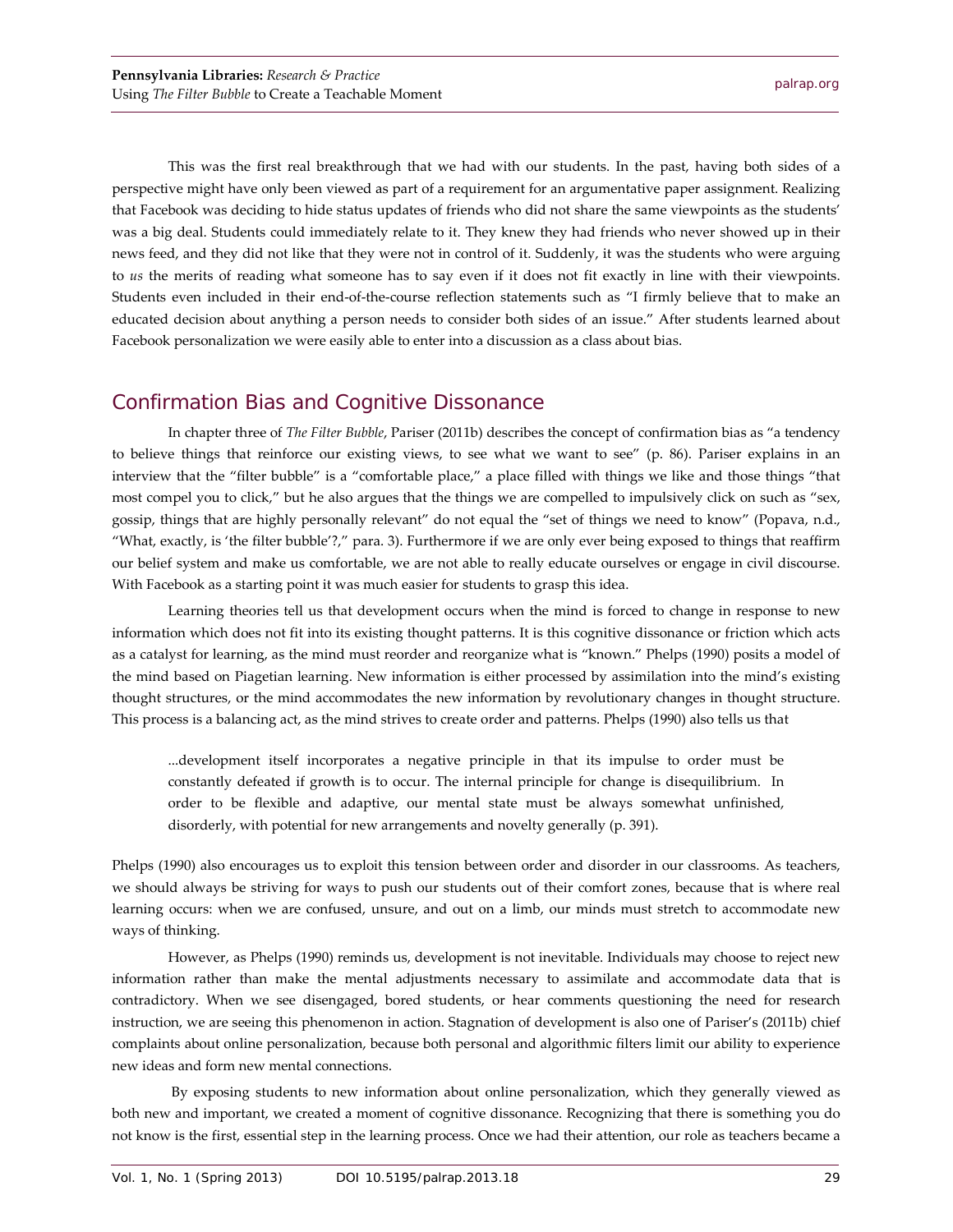much easier task. The students were much more aware of the limits of searching on the Web and more interested in refining their information literacy skills. In this approach, a class discussion of the limitations of online personalization can be used to set the stage for a lesson on the mechanics of searching research databases.

#### Web Personalization vs. Relevancy Ranking

As discussed, our students were no different than the majority, with the typical "grab and go" approach to searching. The results they most often chose were the first few results that appeared on a page. However, when we started exploring web personalization, they were able to really analyze these results. As part of an in-class activity, students were asked to examine their Google results, compare them with their classmates, and then hypothesize why they thought particular results were showing up for them based on their personal viewpoints, likes, needs and spending habits. In essence, students were learning about their own potential biases. Students were also asked to examine the ads that were present on their first page of results. We discussed how closely personalization is tied in with advertising. As Badke (2012) argues, "if a search engine can optimize the user's wants in the first four or five results, it can both please the user and get the most relevant advertising into the user's view" (p. 48). Students noticed that their ads on Facebook and other social networks directly tied in with their web browsing and that they often saw ads on Facebook advertising a product that they had searched for on the web only moments before. Likewise, when searching the web they were able to see advertisements that correlated with things they had mentioned or "liked" on Facebook. These discussions prompted reflective thinking about the implication of exposure (or lack of exposure) to information, such as this student comment: "Pariser brings up a good point when he says that Google puts us in our own filter bubbles, alone. We don't make the choice to have our searches filter to something we would 'rather see.'"

The authors also discussed how web personalization has affected students' expectations for research both in search engines, as well as databases. Based on the extent of personalization on the web, students now *expect* to get results that are immediate and relevant to them wherever they search. We considered both the positive and negative aspects of this and it allowed the instructors to easily segue into a discussion about relevancy ranking in academic databases. As Badke (2012) points out "despite all the hopes of artificial intelligence and the semantic web, search engines are still just finding words" (p. 49). Personalization can make researching on the web especially difficult because Badke argues, it is "based on the assumption that what I was is what I will be" (Badke, 2012, p. 49). However, each time a student embarks on a new research assignment they are essentially a new person and venturing into "fresh territory that the machinations of personalization can't address" (Badke, 2012, p. 49). Despite this, as much of the literature discusses, students still often use the same strategies in academic databases as they do in search engines like Google (Badke, 2012). Academic databases have even started to cater to this type of searching, offering a simple Google-esque search box in lieu of the multiple options in the advanced search screen. Badke (2012) argues that many of the major databases "have advanced by leaps and bounds in tailoring search to what I ask for instead of what the software thinks I want [but unlike search engines] proprietary databases are not dependent on advertising to keep them going" (p. 48). This was a major point we brought up in our classes. We asked students to carefully consider how information changes when it is being tailored to a potential audience of consumers.

#### Evaluating Sources and Using Rhetorical Analysis

Standard Three of Association of College and Research Libraries (ACRL) Information Literacy Competency Standards for Higher Education tells us that "the information literate student evaluates information and its sources critically and incorporates selected information into his or her knowledge base and value system" (ACRL, 2000). In practice, mastering these skills is often a major challenge for students. Achievement of Standard Three requires comprehension, critical thinking, evaluation, and perhaps even a re-ordering of the students' own mental maps.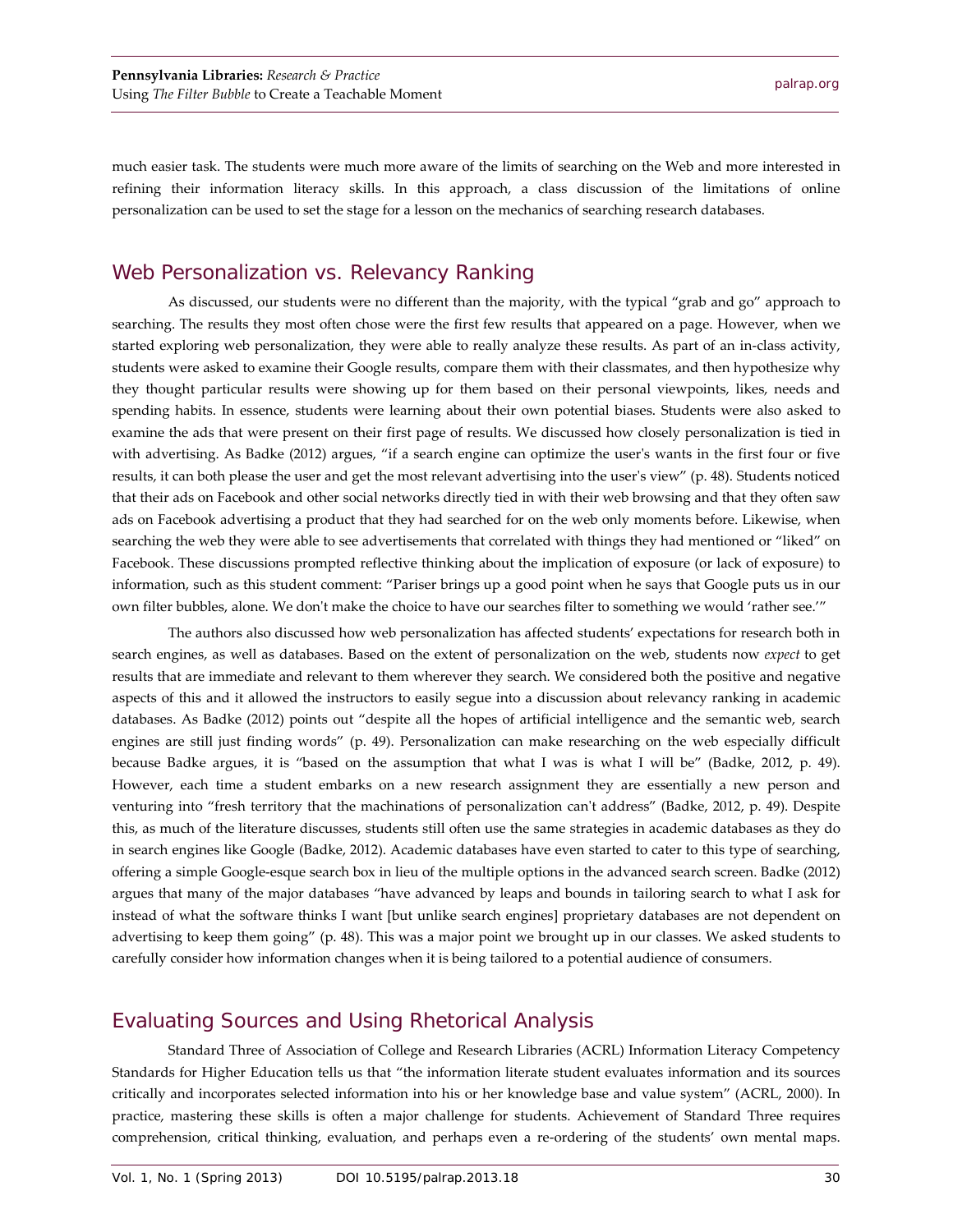Research into the development of students' rhetorical inquiry skills offers librarians some potential explanations for why students often have difficulty selecting and critically evaluating sources (Cooper, 1990; Phelps, 1990; Salabrici, 1999).

Salibrici (1999) indicates that "reading and writing should be 'critical' activities that push students beyond the stage of comprehension and interpretation to a higher level of evaluation or critical consciousness . . ." (p. 628). This overlap between literacy, rhetorical skills, and information literacy skills has important implications for teaching librarians. Without sufficient comprehension, evaluation is nearly impossible. Without critical evaluation of sources and their content, selecting appropriate information sources becomes a hit or miss activity for students. In advocating for a rhetorical approach to information, Salibrici (1999) encourages teachers "to view language both in terms of production and consumption," as an interdependent relationship between authors and their audiences (p. 629).

Source evaluation is often taught using a checklist or a rubric, such as the CRAAP test (Meriam Library, 2010), or charts delineating the characteristics of scholarly and popular sources. However, there are some risks to this approach, as it has the potential to discourage deeper engagement with the text. By focusing on discourse conventions, which Cooper (1990) defines as "the rules that readers and writers must learn and use in order to be a member of that community," we risk encouraging an over-reliance on information format and surface features and discourage the deeper evaluative skills we are trying to help students develop (p. 67). Burkholder (2010) warns us against assuming that students are simply "lazy, opting for the path of least resistance by choosing Web sites over journal articles" and instead considers the possibility that they may be "confused—or worse—unaware of the rhetorical implications of their choices" (p. 1).

In order to help students look beyond surface features and engage in critical inquiry, the authors introduced source evaluation not with a checklist but by using the rhetorical triangle as a framework for examining the contents of a message. The rhetorical triangle allows us to graphically represent the interdependent relationships of a text. By placing the author, the purpose, and the audience at the three points of the triangle, it becomes easy to see how the elements function together to create a particular message aimed at a specific audience. If we introduce a change to just one point of the triangle, for example, by replacing an academic author with a journalistic author, we are likely to see a dramatic shift in the language, detail, and tone of the content. The concepts presented in *The Filter Bubble* work particularly well using this rhetorical approach. Because the push toward personalization online is frequently driven by profit, the topic lends itself to discussions of what constitutes authority and how to evaluate sources for accuracy, evidence of bias, and ulterior motives.

Librarians are frequently asked to introduce students to the differences between scholarly and popular literature, and the idea of online personalization can serve as useful way to begin the class session. Nearly all students have some experience with advertisements following them across the web, and they quickly grasp the notion that in the online environment, their likes and dislikes, click signals, and browser cookies are being used to tailor content specifically for them, usually for the purpose of selling them something. Because students relate to the experience of being sold something as a consumer, they are already familiar with the rhetorical conventions used when an item is aimed at a popular audience. Asking them to diagram the rhetorical triangle for one of these advertisements engages them actively in the lesson. At that point, the librarian can introduce a scholarly article, give students several minutes to examine it, and then ask them to diagram the rhetorical triangle for the scholarly article. This becomes a fun and simple way to introduce some of the differences between popular and scholarly rhetoric.

#### **Conclusions**

The authors wished that they had more time to continue exploring these concepts in a semester long course environment. However, at the end of the spring 2012 semester the college retired the required information literacy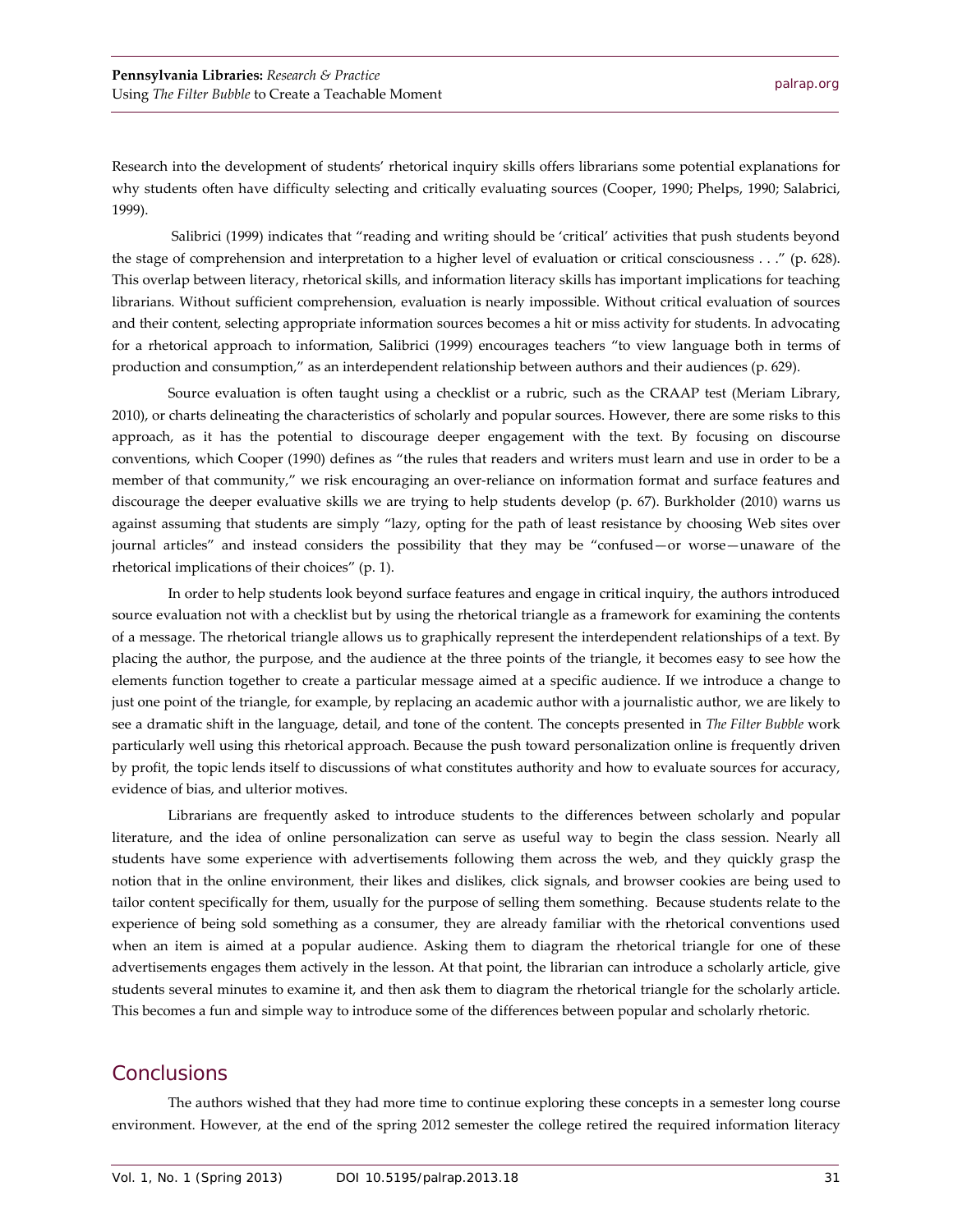course, choosing to explore other curricular options for the freshman experience and orientation. Despite being only able to explore "the filter bubble" as a theme in our instruction for one semester, we do feel that it was a success. In past semesters, students responded to the course via formalized course reviews. As the authors noted, reviews had always been mixed and some instructors even received comments essentially applauding the instructor as doing as best as he/she could *considering* the material. Many students also commented about how they failed to see the relevance of the course. Due to the discontinuation of the course past spring 2012 the authors were unable to have a formal course review at the end of the spring 2012 semester. However, when we asked six different classes to reflect on the course in their research journals, student responses were overwhelmingly positive. Students praised the material, calling it "interesting," "extremely relevant," and "enlightening." One student even added that the book filled her "with more information than any class I had from kindergarten to high school in only the introduction." Others commented on how much they enjoyed reading the text, and some even encouraged friends and family who were not in the course to read course materials as well.

Most students were quite surprised to learn about Web personalization. Several found it "scary," "creepy," and "concerning." Even if they had noticed certain trends online, most of our students had not realized just how ubiquitous that personalization is, or taken time to consider the implications of living in a filtered environment. The authors also found the materials to be much more rewarding to teach and thoroughly enjoyed the sometimes heated class discussions with heavy student participation. Students seemed to not only grasp the concepts but were able to build on them. One student included in her course reflection:

We are fortunate enough to live in a country where we are allowed to have access to any media we desire and therefore I feel by limiting ourselves to just what we like is not a good thing. It prevents us from being informed citizens and if we are not informed citizens how can we participate in democracy appropriately?

The authors feel that this course's success is due largely in part to our students being able to connect the information to something that was personally relevant and interesting. Drabinski (2011), in her thesis on Kairos in library instruction, writes:

[T]eaching information skills at the right moment and in the right measure has the potential to transform library instruction from a dull, standards-based, technical exercise in banking education to a timely, contextualized, and highly-relevant classroom experience that equips students to critically intervene in the discourses that surround them (p. 4).

The authors feel that by setting the stage with an accessible theme which was relevant, observable, and encouraged self-discovery, we were able to slip in important information literacy skills that they might have not understood, valued, or used in another context. In order to move past our students' "filter bubbles," instruction had to first be personalized and interesting enough to get through them.

In terms of achieving our goals to increase participation and foster deeper reading and reflection, using *The Filter Bubble* as the textbook was an unqualified success. Where previously the authors had struggled with methods for encouraging students to complete the assigned course readings, it was clear from class discussions and journal entries that most students were, in fact, reading the book. Information literacy instruction includes learning about the purposes and characteristics of various types of publications. What better way to teach this than through actively engaging in the reading of a complete book and combining it with explorations of other formats along the way?

In many ways teaching with *The Filter Bubble* has changed the way we approach instruction, and we are constantly trying to think of ways to present information literacy concepts in a way that students can easily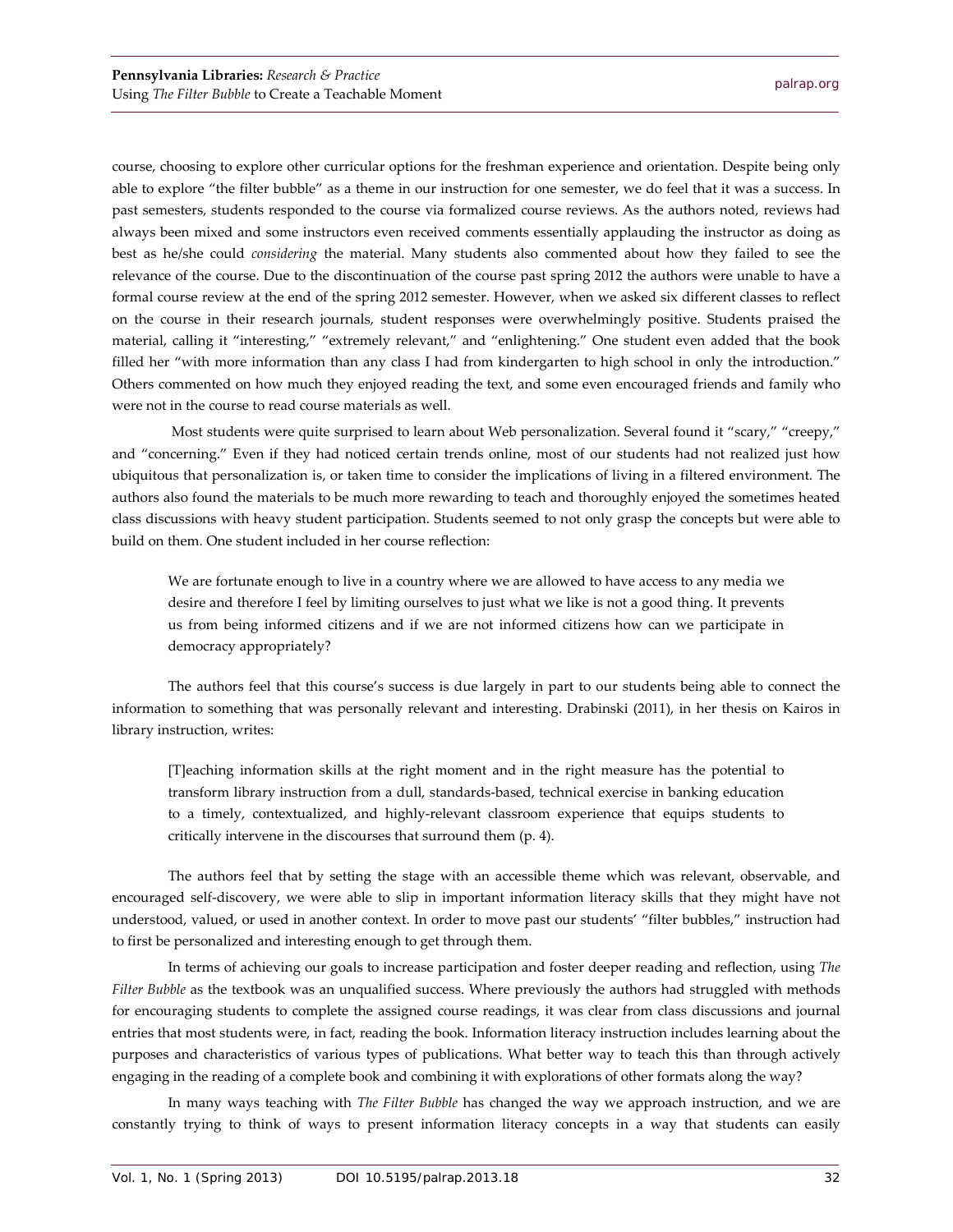understand, connect to, and find personally relevant. While the authors initially had the luxury of working within a semester-long course, the reality is that most students experience library instruction through course-integrated instruction or the simpler 50-minute, one-shot presentations. The time restrictions on these shorter sessions can make it difficult to include deeper thinking activities. The authors are exploring ways to incorporate larger concepts into smaller lessons. We are also exploring ways to collaborate with faculty to introduce some of these concepts and materials to their students before the library session, giving us time to work more closely with the concept while in the library. One benefit of Pariser's *The Filter Bubble* is that it is extremely versatile and has sections that could be easily tailored to instruction in a variety of subjects including English, Sociology, Communications, Psychology, and Business, to name a few. For those interested in learning more, please visit the site we developed, *Using "The Filter Bubble" to Create a Teachable Moment* [\(filterbubbleteachablemoment.wordpress.com\)](http://filterbubbleteachablemoment.wordpress.com/), for additional ideas and more specific lesson-planning materials. We also invite those with ideas to contribute them on the site. We believe that online personalization and "the filter bubble effect" present an interesting, timely, and relevant opportunity to creatively examine information literacy from another viewpoint and hope our explorations prompt further research and reflection.

#### **Notes**

<span id="page-9-0"></span><sup>1</sup> The authors would like to thank Joel Burkholder, Information Literacy and Instruction Librarian at York College of Pennsylvania, for his support as we developed this project. We would also like to thank our colleagues at the Library and Information Resources department at Harrisburg Area Community College for their feedback and ideas as we continue to explore the ideas presented in this paper.

## **References**

Association of College and Research Libraries (ACRL). (2000). *Information literacy competency standards for higher education.* Retrieved from<http://www.ala.org/acrl/standards/informationliteracycompetency>

- Badke, W. (2010). How stupid is Google making us? *Online 34(*6), 51-53.
- Badke, W. (2012). Personalization and information literacy. *Online, 36*(1), 47-49.
- Barry, M. (2011). Research for the greater good: Incorporating service learning in an information literacy course at Wright State University. *College & Research Libraries News*, *72*(6), 345-348. Retrieved from<http://crln.acrl.org/content/72/6/345.full>
- Burkholder, J. M. (2010). Redefining sources as social acts: Genre theory in information literacy instruction. *Library Philosophy and Practice* (e-journal). Paper 413. Retrieved from<http://digitalcommons.unl.edu/libphilprac/413>
- Chen, K. N. & Lin, P. C. (2011). Information literacy in university library user education. *Aslib Proceedings, 63*(4), 399-418. doi: [10.1108/00012531111148967](http://dx.doi.org/10.1108/00012531111148967)
- Cooper, M. M. (1990). The answers are not in the back of the book: Developing discourse practices in First-Year English. In R. Beach & S. Hynds (Eds.), *Developing discourse practices in adolescence and adulthood* (pp. 386-414). Norwood, NJ: Ablex.
- Detmering, R. & Johnson, A. (2011). Focusing on the thinking, not the tools: Incorporating critical thinking into an information literacy module for an introduction to business course. *Journal of Business & Finance Librarianship*, *16*(2), 101-107. doi[:10.1080/08963568.2011.554771](http://dx.doi.org/10.1080/08963568.2011.554771)
- Drabinski, E. (2011), Teaching in time: Toward a kairos of library instruction (Master's thesis). Available from ProQuest Dissertations and Theses Database. (UMI No. 1487300)